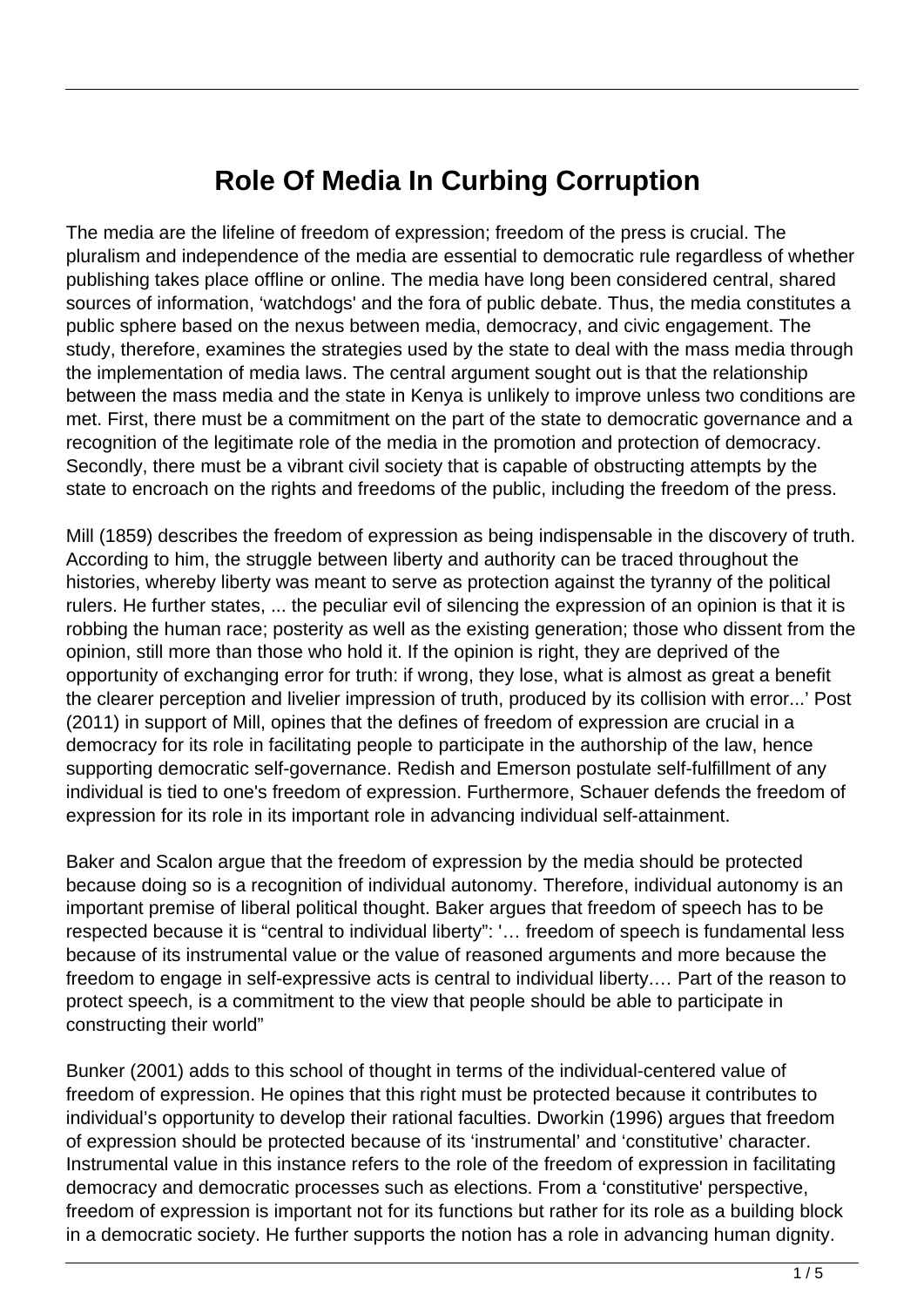He states that the idea of dignity requires a democratic society to relate with its members with 'equal respect and concern'. This he postulates requires guaranteeing freedom of expression as a means of allowing all members to participate and contribute to public affairs without discrimination.

Moon (2009), in his explanation of the social theory of the freedom of expression, posits that this particular freedom is important because of its role in facilitating social interactions. He argues that the freedom of expression and the right to information protects the right o members of society to communicate with each other. According to him, communication is a deep social engagement through the use of socially constructed language. On the other hand, Blasi (1977) argues that freedom of expression should be protected because of its 'checking value'. He argues that all classical freedom of expression justification has a common underlying premise, which is the prevention of the abuse of power by guaranteeing the right of people to speak out against excesses of those in power.

# **2.1.2 Lawson Media Regulation.**

Several factors tend to hamper the smooth functioning of the Fourth estate. However, legal and regulatory frameworks appear to impact media the most supposedly due to the traditional mandate of the media itself in society vis-à-vis the power of the state to enact those laws. In their paper "Silencing Critics: why and how presidents restrict media freedom in democracies", Kellam and Stein (2014), concluded that media's freedom is more susceptible to encroachments by presidents when other political bodies neither "check nor balances" executive authority nor have in place mechanisms to sanction its actions. They appear to argue that in the absence of strong state institutions to regulate the activities of a president, the media's watchdog role is stretched to the extent that its criticality makes it vulnerable to executive crackdowns.

Writing on the constitutional promise, Ogbondah (2002) observed, "On paper, most African states have moved a long way in a short time [but] the constitutional promise contained in these reforms, however, has not been fulfilled". This, among others, might have informed Bank's (2014), observation when he commented on the structuring of section 16 of the South African constitution, which highlights the freedom of expression. He states, that it is not without significance that section 16 of the South African Constitution, after stating that "everyone has the right to freedom of expression", includes "freedom of the press and other media" under the general rubric of freedom of expression, and places these facets of the right on an equal footing with the "freedom to impart information and ideas, freedom of artistic creativity, academic freedom and freedom of scientific research." Bank appears to bring to light the deliberate intent of some governing authorities to promulgate provisions on media freedoms under general themes in constitutions to create a vacuum, which somehow enables them to pounce on media at the least provocation even if the media is justified.

Acharya and Sigdel (2016) undertook an analysis of press freedom provisions as spelled out in the 2015 Nepali constitution and noted that despite the improvement in fundamental rights generally and of the media specifically, restrictions on these rights are unclear in wording and are subject to several interpretations. They cited censorship in the 2015 document and requested that the court or lawmakers interpret the provisions. Turkey and Germany's constitutional provisions on media freedom are very similar because they both safeguard this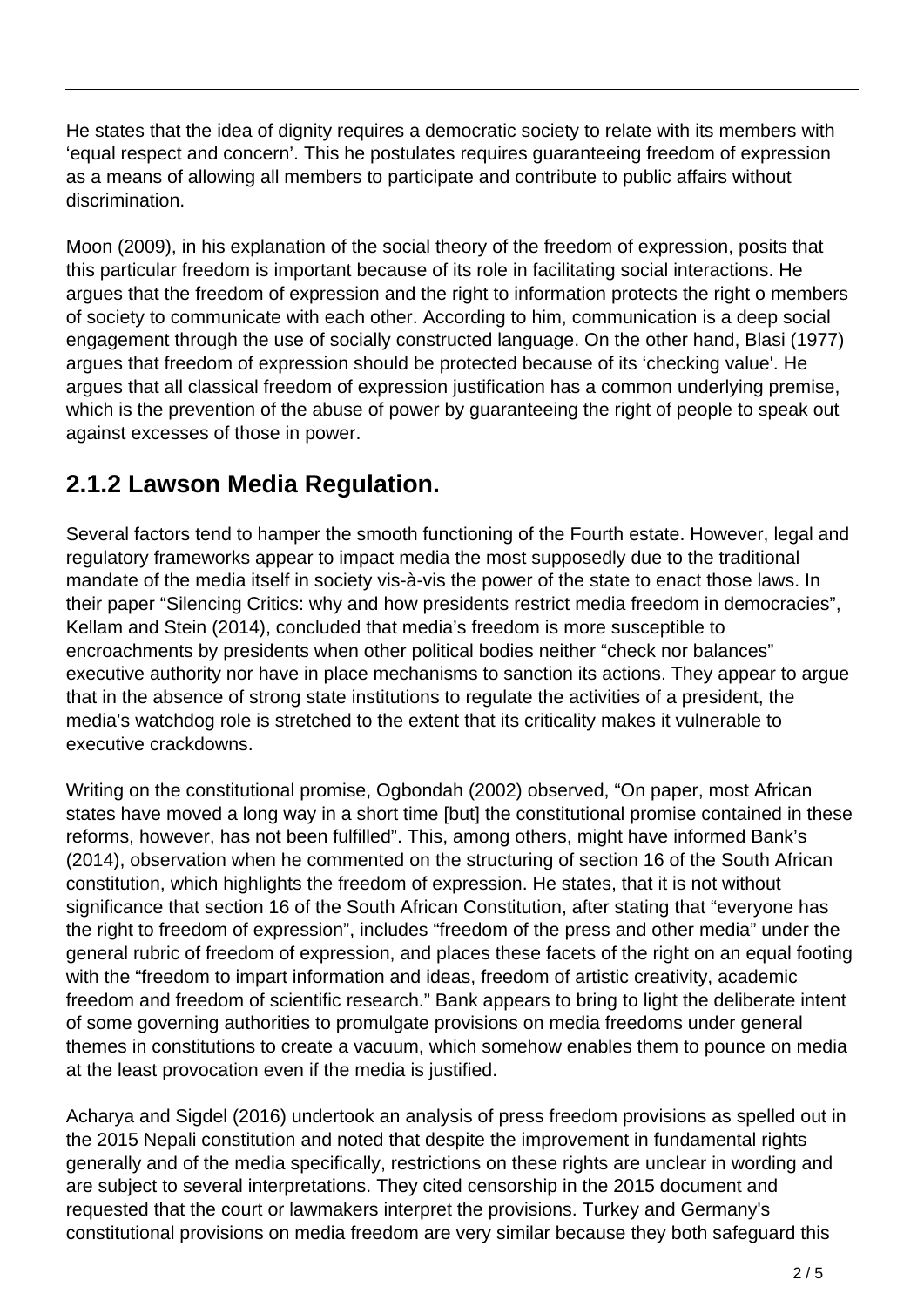right; however, the introduction of new strict laws by Turkey is making its landscape hostile to journalists and subsequently leading to their arrests. Despite the similarity of the media freedom provisions of the two countries, the law impacts their media environments differently concerning reporting and participating in public sphere discourse. This suggests that beyond codifying media freedoms in constitutions; social, traditions, historical, and political factors as it pertains in different societies inform the extent to which media freedom is exercised or otherwise.

Balule (2008) assessed the growth of democracy in the SADC region by examining the extent to which "insult laws" impact media freedom. The study showed that though the SADC countries are democratic with constitutions that protect media freedoms and of expression generally, archaic laws in the statute books protect public officials from being critical against them. These laws, according to Balule, contravene the very ideals of democracy that they practice especially the insult law.

Dworkin (1996) emphasizes that the constitutive justification of freedom of speech, which does not rely on free speech's instrumental value, provides the necessary broad protection for all expressions. Besides the speaker's point of view, Dworkin also lays down a clear argument from the perspective of the listeners: He states, "We retain our dignity, as individuals, only by insisting that no one no official and no majority has the right to withhold an opinion from us on the ground that we are not fit to hear and consider it".

# **2.2 Theoretical Framework.**

This chapter discusses the theories that are applied in this study of media freedom in Kenya and how various laws limit this freedom. The study will utilize the following theories: normative theories, which involve Authoritarianism, Libertarianism, and Social responsibility. It also includes the later theories that were developed after the four normative theories of media. The theories include Democratic participation theory and Development Theory.

### **2.2.1 Normative theories**

This section of the study will apply normative theories to give a brief understanding of the ideal role of the media in society. These theories are the results of a custom in the making of policy for the media in different societies. According to Oosthuizen (1989), the basis of a particular social structure and more specifically the political structure, every normative theory maps out a particular role of control for the media.

Normative theories are concerned with restrictions on the media in various situations and how this affects the functioning of society. This was the principle of 1950 studies of the different press systems in the world. As such, it will be utilized on the current situation of the media regulations and freedom of expression in Kenya.

Christian, Glasser, and McQuail (2009) argued that normative theories introduce the authoritarian, libertarian, and social responsibility concepts of what the press should be and do. These proponents argued that the press always takes on the form and pattern of the social and political structure within which it operates. It reflects the system of social control whereby the relations of individuals and institutions are adjusted.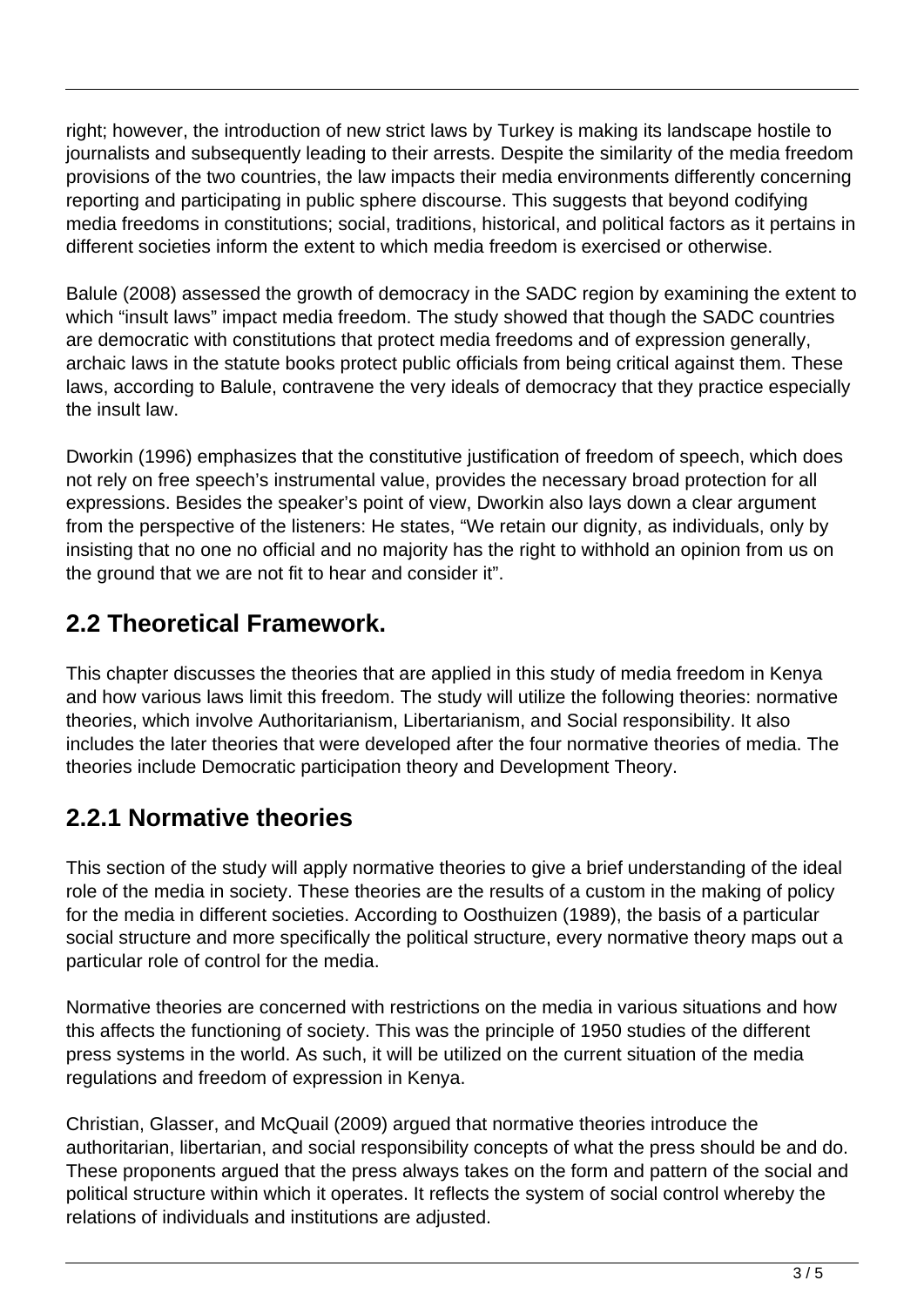Later the Development theory was formulated to accommodate conditions in developing countries. Democratic participant theory was introduced after Development theory to account for a media-government-public relationship, which has in recent years developed in reaction to deficiencies such as corruption and abuse of power in traditional democratic free-market societies.

### **2.2.1 Authoritarianism Theory.**

This theory applies to nations where there is authoritarian control by the government. This theory visualizes a situation where the state has total control over both public and limited private media. It came into being in the authoritarian climate of the late Renaissance, soon after the invention of printing. The press was seen as a powerful tool and those in power utilize their powers to convey only the information they wanted the public to have. In that society, the truth was conceived to be not the product of the great mass of people but of a few wise men that were in a position to guide and direct the masses. The emphasis of this theory is on the control of the press to ensure the promotion of the interest of those who are in power. In the Kenyan context, the post-colonial era witnessed a government that monopolized major sources of media, which at the time encompassed radio and broadcasting.

In the case of the media, the authoritarian ideology encourages a media system that champions the government's hegemonic agenda over the rest of society, while at the same time overlooking the government's shortcomings and excesses. It does or is expected to do this by articulating only those views that are in harmony with the dominant state ideology. The aim of the authoritarian approach to governance as it relates to the mass media is that it should lead to distortion of information and in some cases, the deliberate disinformation of the public. It also aims at keeping the public ignorant. This is done to make the public susceptible to manipulation by the state, and therefore easy to rule. While this does not mean that the media should automatically succumb to the designs of the state, the choices are not always easy, particularly in a one-party state. In some cases, newspapers and magazines during the Kanu's one-party rule were shamelessly banned or proscribed. This is what the government did, for example, to Society magazine. The government confiscated 10,000 copies of the magazine's January 13th, 1992 issue in an early morning raid. Other magazines that suffered a similar fate for refusing to toe the official government line are beyond and the Financial Review.

According to Siebert (1963), Authoritarian theory further means 'an idea that placed all forms of communications under the control of governing elites or authorities". This also means that broadcasting should always be subordinate to the interest of the state in maintaining social order or achieving political goals. Siebert et al (1963) argue that this theory of the press being a servant of the state was commonly accepted in the 16th and most of the 17th centuries. This concept sets the original pattern for most of the national press systems of the world and continues.

Similar media policies were adopted in Africa during the colonial period (Olalekan, 1991). African-owned newspapers in the colonial period match the colonial government. Those who conducted them reasoned that, in the absence of a democratically elected government, the press was the most effective constitutional weapon for publicizing grievances and influencing the trend of events. The government was required to control the newspapers by initiating prosecutions for seditious libels, and proposing or passing restrictive press laws, most of which